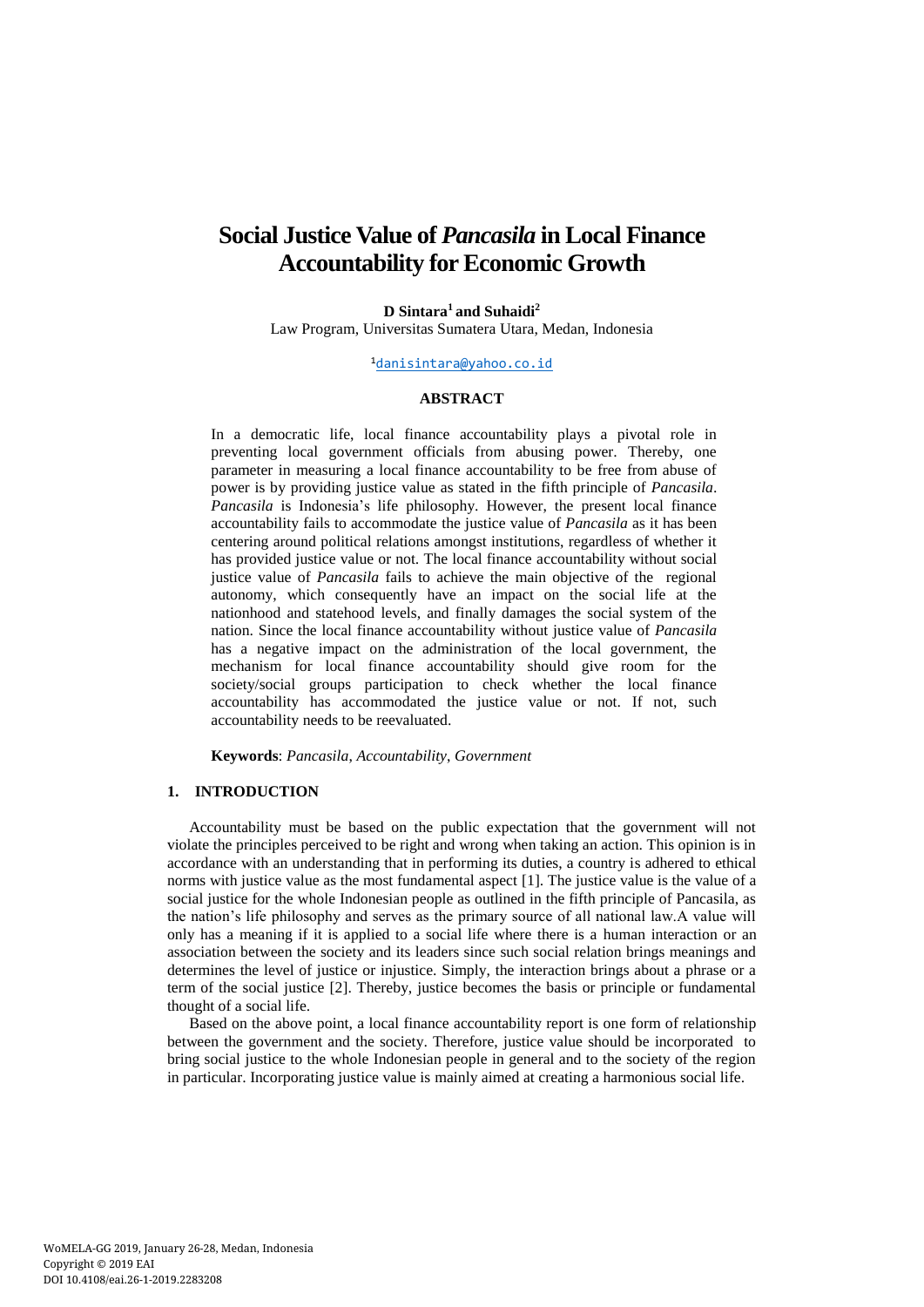Nonetheless, the implementation of local finance accountability is still far from the principle of justice value. There is no rule for granting the rights to society/societal groups to check whether a local finance accountability ignores justice value or notwhich then serves as a basis for reevaluation of such accountability. This owes to the fact that the local finance accountability mechanisms is still bound to the relationship amongst political institutions in the region thus it fails to provide justice for the society. Ideally, justice should be the main objective of regional autonomy as well as implementing democracy and prosperity for all the people in the Unitary State of the Republic of Indonesia.

#### **2. METHOD**

This is a normative legal research. The data are secondary data comprised of (a) primary legal materials such as legislations, (b) secondary legal materials such as writings, either books or articles covering commentaries or analysis related to topic of discussion, and (c) tertiary legal materials like dictionaries. Literature review and document analysis were used to collect the data. The data were analyzed using a qualitative deductive reasoning method.

#### **3. RESULT and DISCUSSION**

#### **3.1The Meaning of Social Justice Value of Pancasila in Local Financial Accountability**

Value is a good or noble perception on what people want to benefit from in their lives. As the value is used by the society to underlie their social relations such as the relationship between the government and the citizens, therein lies the socialization of the value, which then is developed into a principle, or in other words justice value is developed into a social justice principle [3].

Therefore, the meaning of social justice in *Pancasila* is translated into justice applicable in the society across all spectrum of life both materially and spiritually. This means that justice is not only enjoyed by the rich but also by the poor and not only by the leaders but also by the people under their leadership [4].

In relation to the fifth principle of *Pancasila*, the adminstration of Local Government must embody justice values, including: The realization of social justice in the social life of the whole Indonesian people. Justice in social life mainly covers the spheres of ideology, political, economic, social, cultural and national security and defense, the goal of building a just and prosperous society, materially and spiritually equal to the whole Indonesian people, a balance between rights and responsibilities, and respect for other people's rights and have a great interest in a good progress and development [5].

Principally, local finance accountability should provide justice value to all stakeholders particularly the society considering that *Pancasila* is the nation's life philosophy and makes up the source of all sources of the laws.

Justice value of *Pancasila* in local finance accountability is an accountability which is fair to all the people in the life of nationhood and statehood, not only for certain groups, especially thosepolitical groups so that it cannot be enjoyed or viewed good by the society. This is inline with the main objective of the regional autonomy: to improve society's welfare.

Thus, local finance accountability must involve all society in its process[6] which allows them to assess whether the local finance accountability has justice value and benefits the people. This is due to the fact that current mechanism for local finance accountability has not yet provided certainty about society's role in providing an evaluation.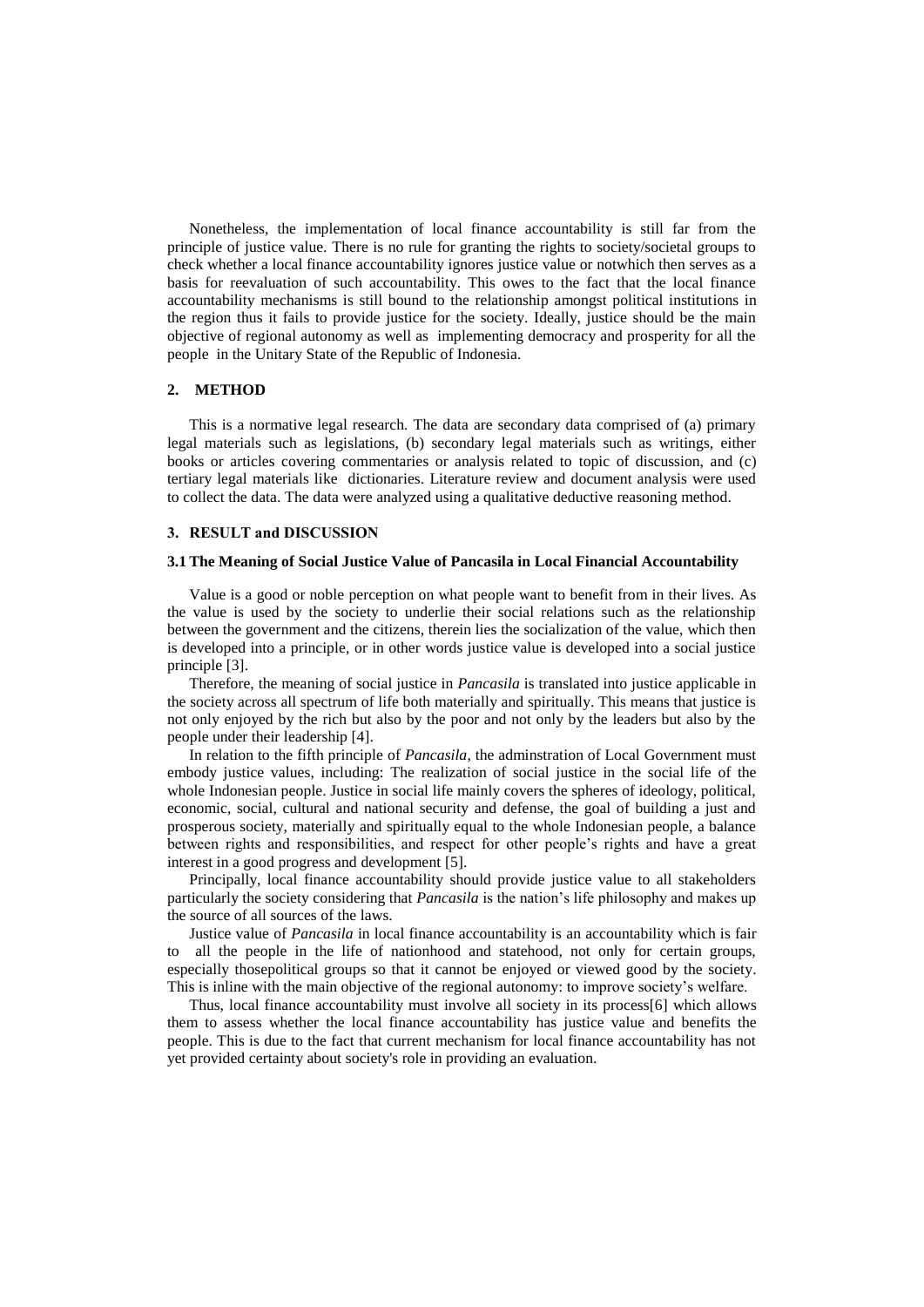The accountable, real and extensive policy of granting regional autonomy to the regions makes up a strategic step in two things. *First*, regional autonomy is the answer to local problems of Indonesian nation in the forms of threats, namely (1) nation's disintegration; (2) worsening poverty; (3) inequality in development; (4) low quality of the people's life; and (5) low Human Resources Development. *Second*, regional autonomy is a strategic step of Indonesian nation to welcome economic globalization era by strengthening its local economy [7].

So, implementing *Pancasila* justice value in the local financial accountability will create a humanist relationship between the government and the society. The humanist relationship will have a positive impact on the relationship among the people, because the people will feel that they are treated fairly in the administration of the local government and in the local financial management.

### **3.2 Relationship amongst political institutions that ignores justice value of Pancasila in local finance accountability.**

*Pancasila* as an ideology of the political life is reflected in its role and function which serves as the cornerstone and at the same time as the goal of the Indonesia's political life. The problem in the ongoing process of political development lies in how to transform the existing political system into a reliable *Pancasila*democracy political system [8].

Relating the Head of Region's accountability to local finance in the form of a Finance Accountability Report (LKPJ)is associated with the relations of power between the Head of Region and the Local Parliament. In this case, the Head of Region's accountability on local finance has a logical consequence, which is an obligation to submit the LKPJ to Local Parliament along with the results obtained, which consequently reduces the Head of Region's authority, due to the fact that Local Parliament with their oversight rights, including: right of interpellation, inquiry right, and right to petition allow them to inquire about or even investigate the LKPJ.

In this case, political interest in fact deals extensively with power and interests [9] . This kind of settlement will not be realized if it fails to adhere to political ethics, as the objective of good political ethics is to promote freedom and build fair and just institutions[10]. The definition of this political ethics is to help analyzing a correlation between individual action, collective action and the existing structures.

Simply, the main problem the Head of Region facing in the local finance accountability is not the democracy, but on a number of democracy ethics that are ignored by political elites, or broadly speaking, all parties should consider the people's prosperity in running Local Governance.

Aware of such condition, local finance accountability should be viewed from the perspective of democracy that grants extensive, real, and accountable regional autonomy, in addition to the aspect of harmonious relationship between the Head of Region and the Local Parliament. This is not separable from the functions of the Local Parliament in its capacity as a caretaker and provider of society's aspirations and its oversight function towards local government administration and regional development, as well as a partner of the Head of Region in the similar level in terms of formulating policies on various emerged problems.

Therefore, if the political elites in a region consider that regional financial accountability as a reality of interest, then *Pancasila* justice value cannot be applied. Consequently, it will have a negative impact on the people's life. Because the main objective of implementing regional autonomy is to bring prosperity to the people, one of which is achieved through a good regional financial management.